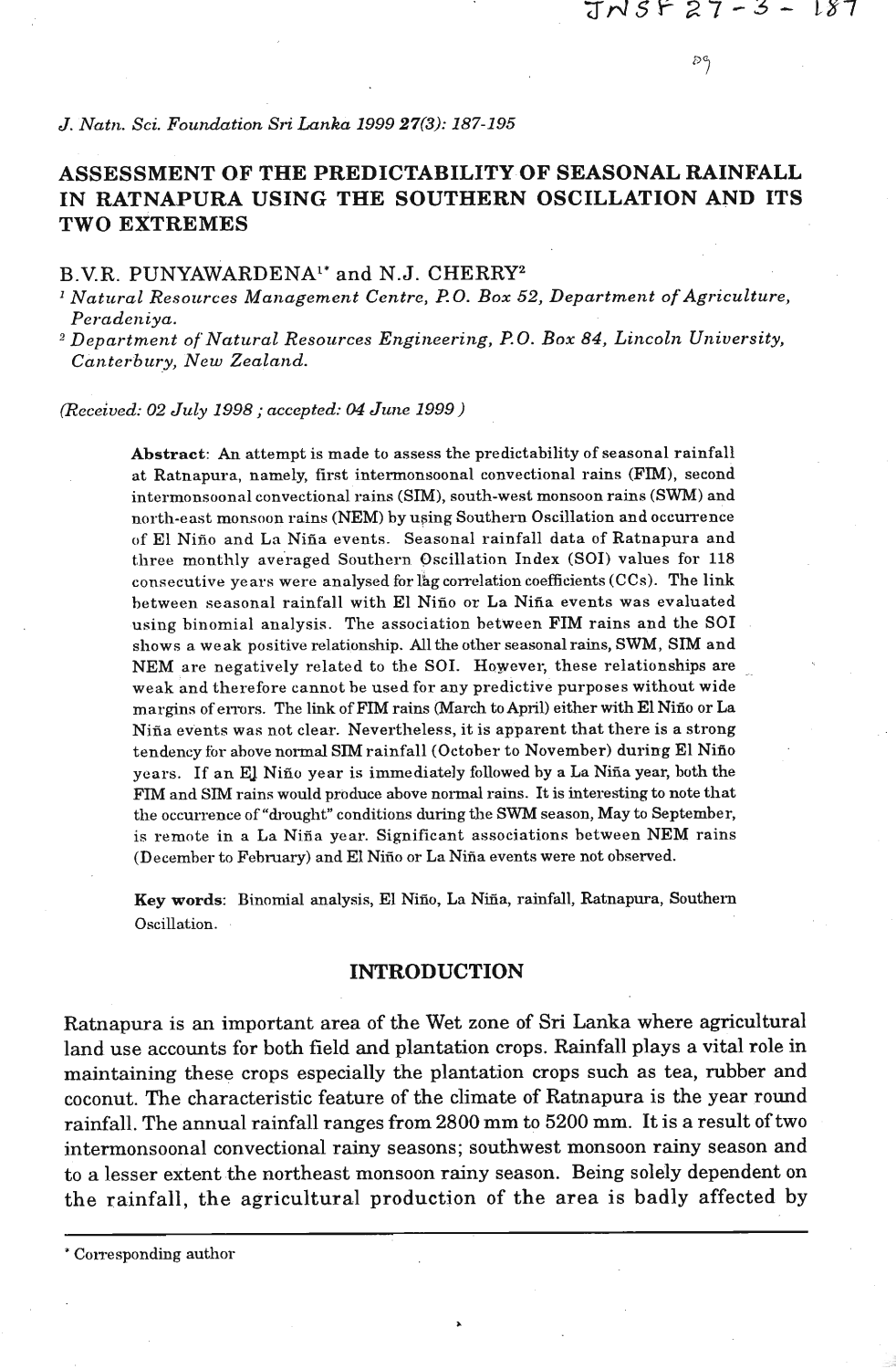abnormal weather conditions. The late onsets of the four different rainy seasons and the lack of anticipated amount of total rains from them cause widespread crop failures and poor yields. In addition, Ratnapura has gained **much** attention as one of the few areas of the country where floods are very common. Over the years, hundreds of lives have been lost through flooding and land slides. Rehabilitation and reconstruction has been expensive. Early prediction of rainfall can lead to precautionary actions to mitigate the possible catastrophic consequences.

There has been increasing recognition recently that the most important key to the earth's year to year climatic variability is the El Niño/Southern Oscillation phenomenon which is often referred to jointly as the ENSO phenomenon. The Southem Oscillation is the see-saw pressure pattern between the Indian-western Pacific (Indonesian low) and central-east Pacific oceans (south Pacific sub-tropical high). On average, pressure is low, relative to the zonal mean, over the Indian-western Pacific oceans and tends to be high over the central-east Pacific ocean. **A** simple index, the Southern Oscillation Index (SOI), is often used to study these pressure variations. This index is the difference between normalized monthly mean atmospheric pressures at Darwin  $(12\text{°S}, 131\text{°E})$ , normally low, and Tahiti  $(18\text{°S},$ **150°W),** normally high. Extreme anomalies in this pattern involve dislocations of the rainfall distribution in the tropics, bringing drought to some regions and torrential rains to others<sup>1</sup>. El Niño events occur during periods when sea surface temperatures (SSTs) are warmer and the trade winds are weaker than normal in the central and eastern Pacific, and SSTs are cooler than normal in the eastern Indian ocean and western Pacific oceans2. The opposite extreme, when the east Pacific is cool and pressure there is higher than the normal, is called anti-ENSO events or La Niña episodes. El Niño event usually starts early in the year and reaches its maximum intensity between the following November and January, returning to normal over the next few months<sup>3</sup>. The SOI is negative during the ENS0 events and positive during the anti-ENS0 events. ENS0 phenomenon directly affect the climate of at least half of the planet and in many instances result in heavy loss of life and resources.

In previous studies<sup>4-7</sup>, the association of the ENSO phenomenon and the spatial and temporal variability of rainfall of the major climatic zones of Sri Lanka have been reported. The strength of the relationship between SO1 and rainfall varies depending on season and location. Therefore, the impact of ENS0 phenomenon need to be assessed for individual locations<sup>8</sup>. However, an in depth investigation of the predictability of rainfall at Ratnapura using ENS0 phenomenon has not been undertaken despite its usefulness in contingency planning. Hence, this paper investigates the association of seasonal rainfall at Ratnapura with the Southern Oscillation and the occurrence of El Niño and La Niña events in the Pacific region.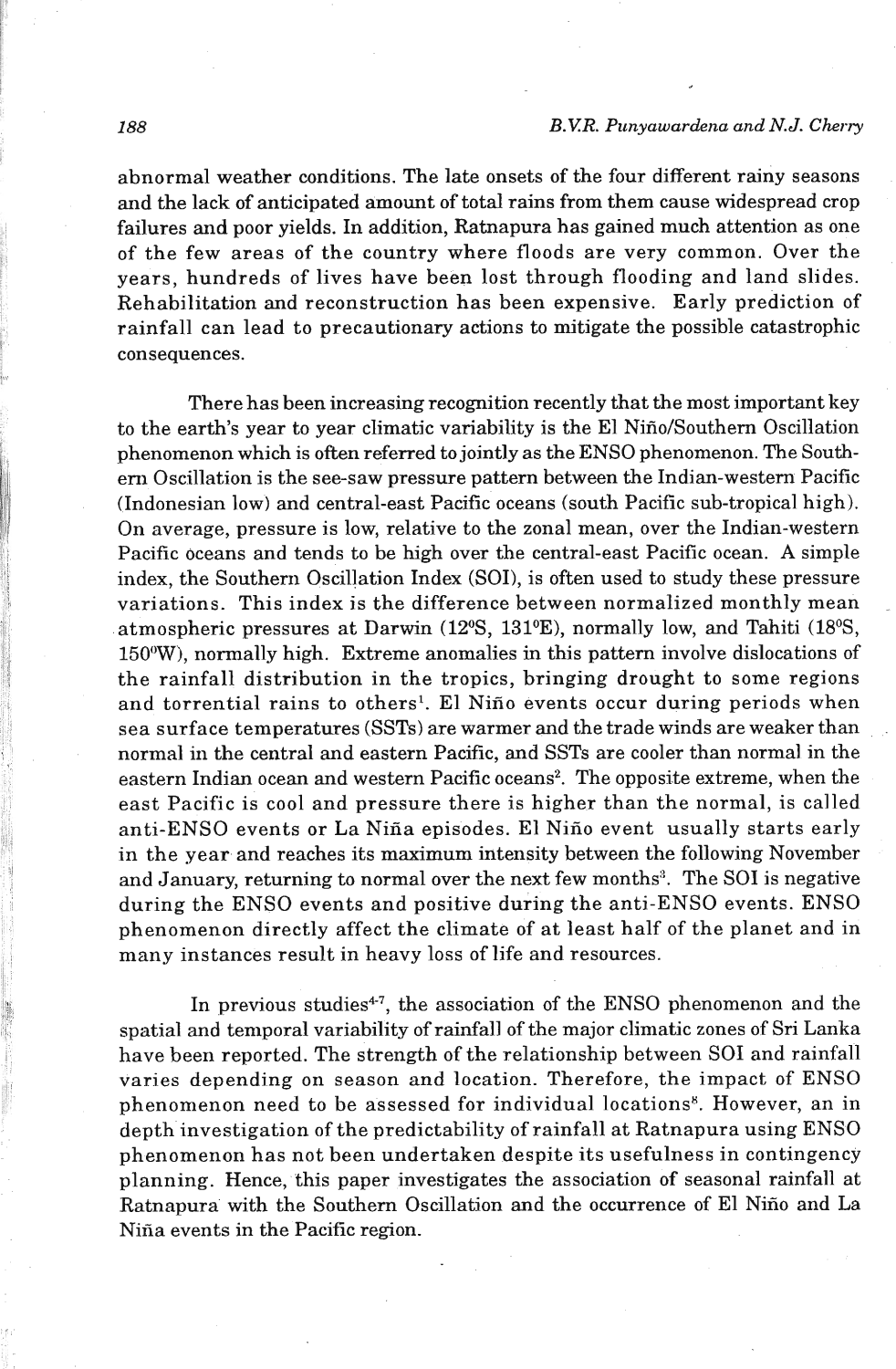### *Predictability of seasonal rainfall in Ratnapura* **189**

### METHODS AND MATERIALS

Monthly rainfall data of Ratnapura for 118 consecutive years (1876-1993) were used for the analysis. These data were converted to four different rainfall seasons before being used in the study: first intermonsoonal convectional rainy season, FIM, (March-April), south-west monsoon rainy season, SWM, (May-September), second intermonsoon rainy season, SIM, (October-November) and north-east monsoon rainy season, NEM, (December-February). The status of each year, either El Niño or La Niña, during the period from 1876 to 1993 was identified using published information and was verified against the SO1 data taken from the Bureau of Meteorology, Australia<sup>9</sup>. Although some of the relationships between the SO1 and climatic fluctuations are not linear, it has been reported that the linearity assumption seems to work well for many areas in the world<sup>10</sup>. Assuming such a linear relationship, the association between the **SO1** and the normalized seasonal rainfall of Ratnapura was determined by lag-correlation analysis. The long term mean and the standard deviation used for normalization of the seasonal rainfall were calculated only using rainfall in normal years excluding the years with extreme phases of the SOI, i.e. El Niño and the La Niña years.

In analysis with the El Niño and the La Niña events, a year has been considered from March of the current year to February of the subsequent year. This period includes the peak months of the El Niño and La Niña events during October to December. Binomial probability analysis was used to determine whether the observed deviations of seasonal rainfall during El Nifio and La Nifia years are due to chance occurrence<sup>11</sup>. For each season, the number of above (below) normal years were counted in El Niño years. Let  $X_{obs}$  be the observed number of above (below) normal rainfall years among the N number of El Nifio years. Then,  $p = Pr$  *ob*  $\{X \ge X_{obs}\}$ , the probability of number of above (below) normal rainfall years, is at least as great as that observed during El Niño years. If this value is less than the significance level, it is unlikely that the observed event is a chance occurrence. A similar analysis was carried out for the La Niña years. A "Dry" season was defined when the normalised seasonal rainfall is less than -1 whereas seasons with +1 or greater normalised rainfall were considered as "Wet" seasons. In a data set, the interval from -1 to **+1** standard deviation contains approximately 68 per cent of the data values. Therefore, data beyond  $\pm$  1 boundary can be safely interpreted as extreme cases of rainfall, droughts or floods.

### RESULTS

# Relationship between the Southern Oscillation and seasonal rainfall

The lag-correlations were computed to investigate whether the seasonal rainfall anomalies at Ratnapura would indicate a teleconnection to the SOI. Table 1 summarises the principal results of the lag-correlation analysis for four different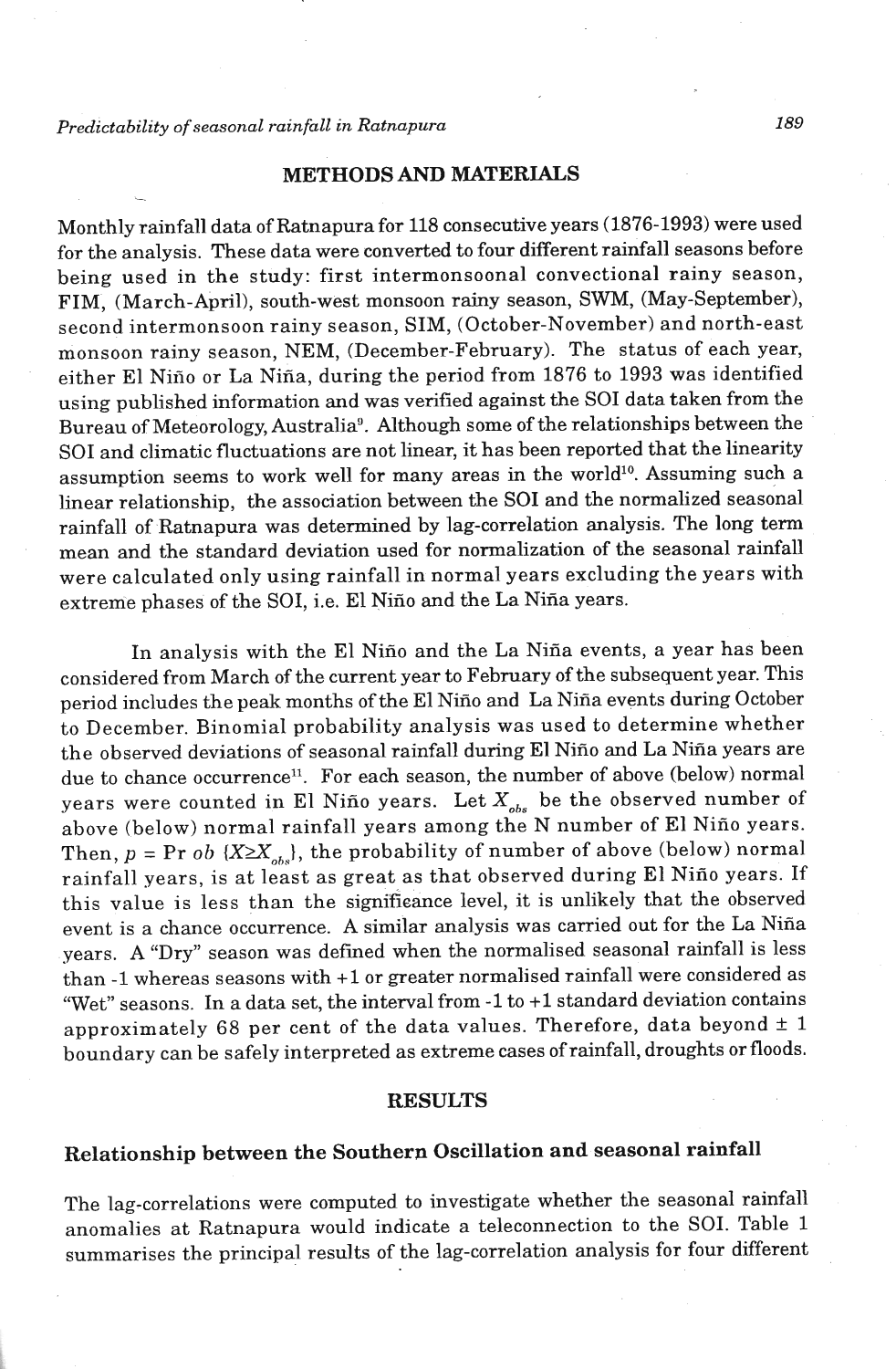rainy seasons at Ratnapura. The three upper case letters that denote the three months period stand for the first letter of each month, i.e. JFM means average SO1 of January through March. The three months periods are always from the current year unless specified otherwise. The mean SO1 of NDJ and DJF periods were calculated using SO1 of November and December of the preceding year along with the SO1 of January and February in the current year.

In general, the correlation between first intermonsoon rains (FIM) and the mean SO1 of preceding three months periods were positive and weak. The highest recorded correlation was **0.14** with the mean SO1 of January through March. The lag-correlations of SO1 with the south-west monsoon rains (SWM) was generally negative except with mean SO1 of immediately preceding March to May period. The recorded highest correlation was **-0.17** with the mean SO1 of January to March. Unlike the relationships with the FIM and SWM rains, the association between the rainfall of the second intermonsoonal rains (SIM) and the mean SO1 of the preceding months showed a relatively strong negative correlation (Table **1).** The strongest link of SIM rains was associated to the mean SO1 of May through July period. Approximately equal correlations of SIM rains were also recorded with the mean SO1 of AMJ, JJA, JAS, AS0 and SON time periods. The north-east monsoonal rains were negatively correlated with the mean SO1 of the preceding months. The highest negative correlation of **-0.18** was observed with the mean SO1 of September through November period (SON).

|            | <b>FIM</b> | <b>SWM</b> | <b>SIM</b> | <b>NEM</b> |
|------------|------------|------------|------------|------------|
| SOI        |            |            |            |            |
| JEM        | 0.14       | $-0.17$    | $-0.02$    | $-0.14$    |
| <b>FMA</b> | 0.08       | $-0.10$    | $-0.03$    | $-0.09$    |
| <b>MAM</b> | $0.01*$    | 0.04       | $-0.12$    | $-0.08$    |
| AMJ        | $0.04*$    | $-0.07*$   | $-0.25$    | $-0.04$    |
| MJJ        | $-0.02*$   | $-0.12*$   | $-0.27$    | $-0.04$    |
| JJA        | $-0.03*$   | $-0.16*$   | $-0.25$    | $-0.05$    |
| JAS        | $-0.01*$   | $-0.15^*$  | $-0.22$    | $-0.11$    |
| <b>ASO</b> | $0.02*$    | $-0.15^*$  | $-0.24$    | $-0.17$    |
| SON        | $0.05*$    | $-0.13*$   | $-0.25$    | $-0.18$    |
| <b>OND</b> | $0.04*$    | $-0.11*$   | $-0.09*$   | $-0.15$    |
| <b>NDJ</b> | 0.08       | $-0.12$    | $-0.13$    | $-0.09$    |
| DJF        | 0.05       | $-0.15$    | $-0.09$    | $-0.12$    |

**Table 1** : **Lag correlation coefficients between SO1 and seasonal rainfall at Ratnapura (1876-1993).** 

\* mean SOI of the three months periods of the preceding year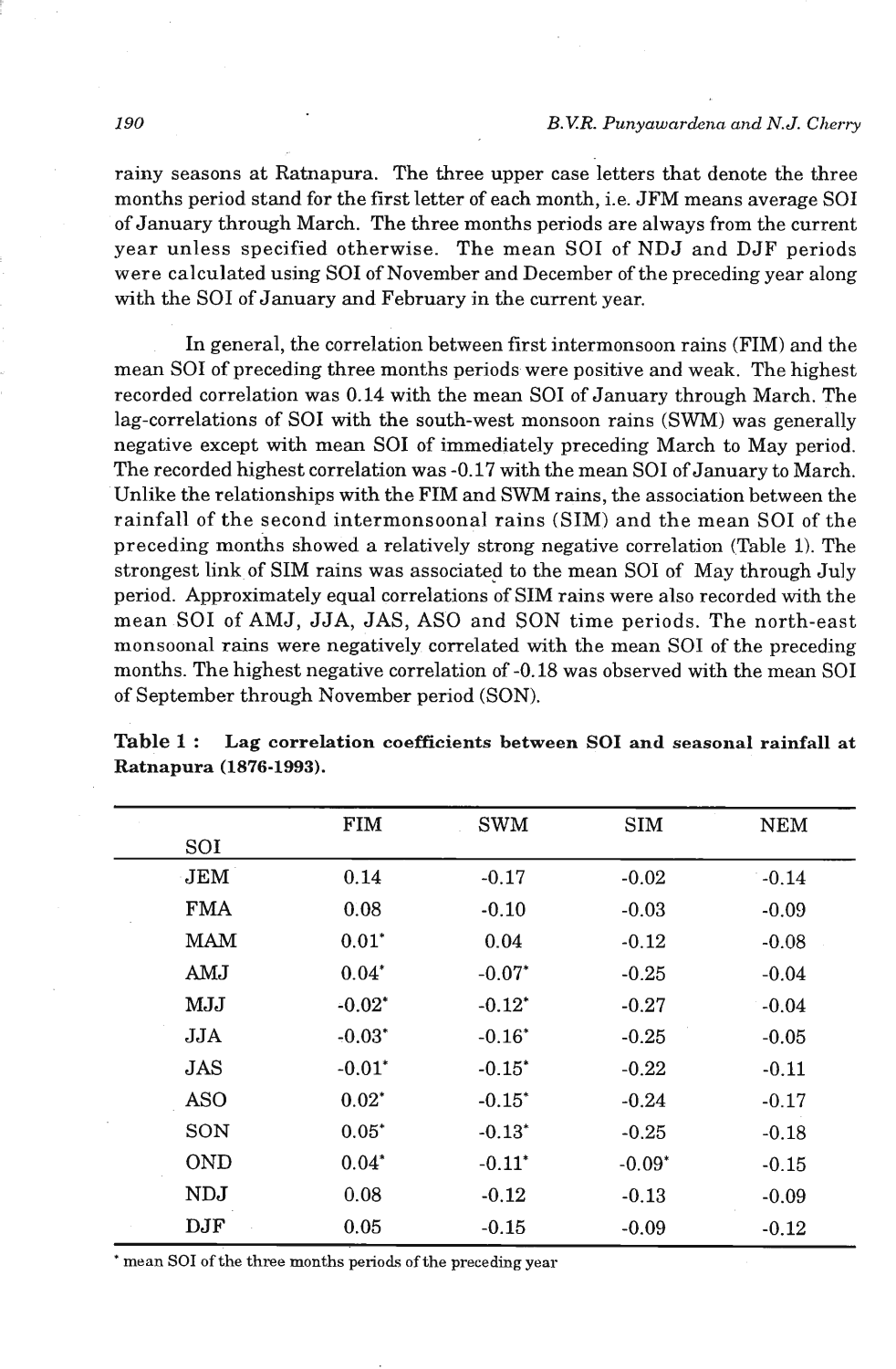# The influence of the El Niño and La Niña episodes on seasonal rainfall

Table 2 shows the occurrence of above normal rainfall at four different rainy seasons during El Niño and La Niña years at Ratnapura. The two integers within the brackets denote the number of "Wet" and "Dry" rainy seasons, the extreme situations, occurred during El Niño and La Niña years. Out of 30 El Niño events during the study period, 14 events caused above normal FIM rains while 16 years resulted in below normal rainfall. mere was a little contrast of rainfall anomalies in the FIM season with La Nifia episodes. Out of 23 La Nifia episodes during the study period, 15 episodes caused above normal rainfall while there were only 8 years with below normal rainfall. Both El Niño and La Niña events caused 14 years of above normal rainfall during the SWM season out of 30 and 23 such years, respectively (Table 2). These occurences were not significant at the **5%** probability level.

There was a significant teleconnection between occurrence of El Niño events and the SIM rains at Ratnapura. Thirty El Niño events occurred during the last 118 years causing 22 years of above normal SIM rains at Ratnapura (Table 2). The binomial analysis showed that the occurrence of above normal rainfall during the SIM season is significant at the **5%** probability level. Out of 22 years of above normal SIM rains, five occurences were "Wet" years. The influence of the La Niña events on the SIM rains was not significant. There were only 11 years with above normal SIM rains out of 23 La Nifia events that occured during the last 118 years. **Out** of 12 below normal SIM rainy seasons during La Nifia years, eight years were "Dry" years (Table 2).

| Season     | El Niño           | La Niña  |  |
|------------|-------------------|----------|--|
|            | years             | years    |  |
| <b>FIM</b> | 14(3,4)<br>$\sim$ | 15(6,2)  |  |
| <b>SWM</b> | 14(6,5)           | 14(12,2) |  |
| <b>SIM</b> | $22^*(5,0)$       | 11(6,8)  |  |
| <b>NEM</b> | 15(7,6)           | 10(3,3)  |  |

Table 2: Number of occurrences of above normal rainfall during EI Niño and La Niña years at Ratnapura (1876-1993).

Total no. of El Niño years = 30 and total no. of La Niña years = 23.

' significantly different at the 5% probability level. The two integers within the brackets denote the number of Wet and Dry rainy seasons, the extreme situations, occurred during El Niño and La Niña years.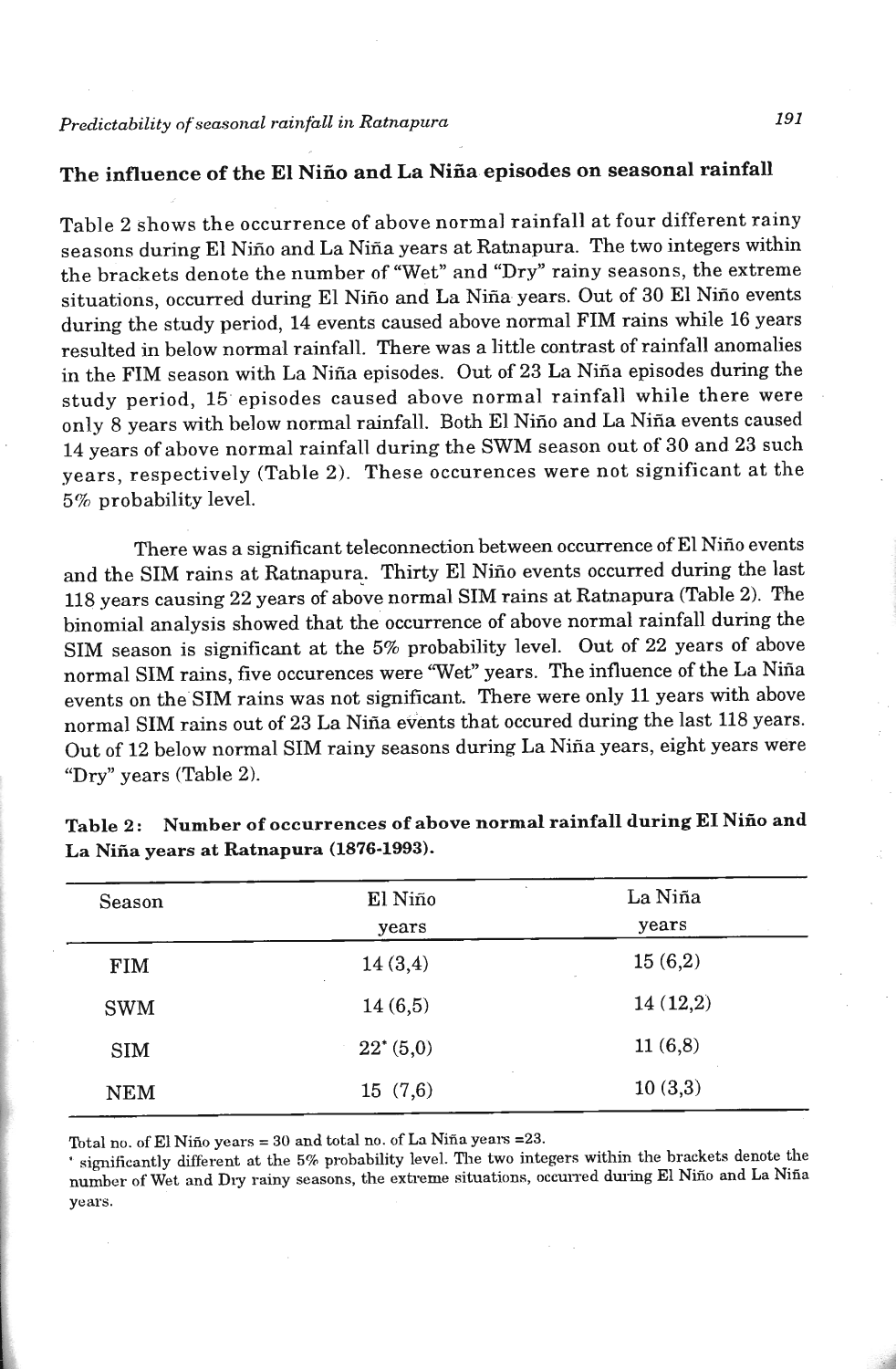#### **192** *B.V.R. Punyawardena and N.J. Cherry*

The anomalies during the NEM do not show a clear pattern with either El Niño or La Niña episodes. Fifteen El Niño events were associated with above normal NEM rains resulting in the same number of years with below normal NEM rains. The influence of the La Niña episodes on the NEM rains was also not evident. Out of 23 La Niña episodes that occurred during the last 118 years, 10 years resulted in above normal NEM rains while 13 years caused below normal NEM rains at Ratnapura. None of these anomalies were significant at the **5%** probability level. In addition, it is worth noting that the possibility of extreme NEM events of either drought or flood conditions, occurring during La Niña years is quite low (Table 2).

During the last 118 years, there have been 11 El Nifio events immediately followed by La Nifia events. Such ENS0 events showed a reasonable forecasting possibility of FIM and SWM rains (Table 3). La Niña events preceded by El Niño events caused 8 years of above normal FIM rains, out of which three years were in the 'Wet" extreme. However, this link was not significant at the 5% probability level. The effect of occurrence of El Niño and La Niña events in a row was mbre prominent with the SWM rains where 9 years produced above normal SWM rains. The binomial analysis showed that this occurrence is not due to chance. Out of these 9 years, 7 years were in the 'Wet" extreme of SWM rains. Thus, if a La Niña event is immediately preceded by an El Niño event, it is more likely to receive above normal rainfall in both FIM and SWM seasons at Ratnapura. In the case of SWM rains, it would be more likely to experience flood conditions. However, this relationship was not clear with the SIM and NEM rains (Table 3).

| Season     | No. of above normal years | No. of below normal years |
|------------|---------------------------|---------------------------|
| <b>FIM</b> | 8(3)                      | 3(1)                      |
| <b>SWM</b> | $9*(7)$                   | 2(1)                      |
| <b>SIM</b> | 5(2)                      | 6(4)                      |
| <b>NEM</b> | 5(3)                      | 6(2)                      |

**Table 3** : **Effect of occurrence of El Nifio and La Nifia events in a succession on seasonal rainfall at Ratnapura (1876-1993).** 

total no. of years where an El Nifio event is immediately followed by a La Nifia event = **11**  :' significantly direrent at the **54** probahility level. The integer within the bracket denotes the number of Wet (Dry) rainy seasons, the extreme situations.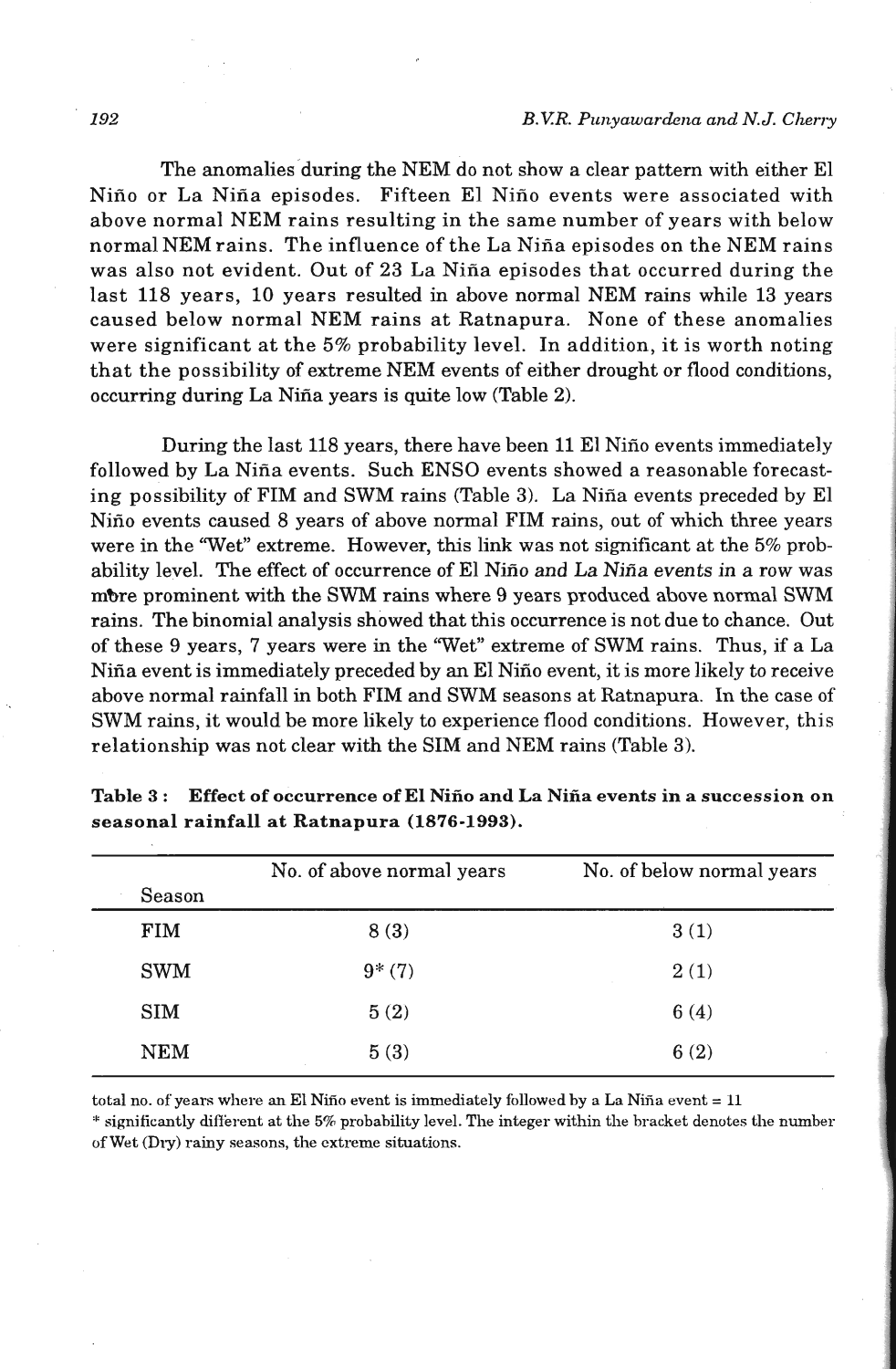### **DISCUSSION**

In general, association between the SO1 and the seasonal rainfall at Ratnapura was weak. All the correlation coefficients were below 0.27 indicating that only a very small portion (less than 7%) of the total variation of seasonal rainfall can be explained by the SOI. When the correlation coefficient of a relationship is less than 0.70, it has little or no predictive value being unable to explain at least 50% of the total variation of the system<sup>12</sup>. Thus, these findings suggest that the possibility of predicting the seasonal rainfall at Ratnapura by SO1 alone has limited potential. The weak association between seasonal rains at Ratnapura and the SO1 could be attributed to the micro scale convective activity which could mask the influences of large scale circulation changes on rainfall variations. Such small scale convection of the atmosphere is quite common in the Wet zone of Sri Lanka<sup>6</sup>. Nevertheless, it is noteworthy that most of the correlation values, obtained in this analysis, that are relatively high in magnitude were associated **with** the SIM rains.

The influence of the occurrence of El Niño or La Niña episodes on the first interrnonsoon rains (FIM) at Ratnapura was not evident. The binomial analysis showed that there was no evidence to conclude that either El Nino or La Niña episodes cause above or below normal rains during the FIM season in Ratnapura and therefore, the observed rainfall anomalies are due to chance. The lack of any significant link between the occurrence of El Niño or La Niña events and the FIM rains could be attributed to the fact that both El Niño or La Niña events are at their early stages of development in the east and central Pacific oceans when the FIM season is effective over Sri Lanka. The magnitude of the increased (decreased) sea surface temperature over the Pacific ocean with a newly developed El Nifio (La Nifia) event is rather small. Such a small increase (decrease) of sea surface temperature would not be strong enough to influence the general circulation of the atmosphere and thereby the tropical rainfall.

The link between SWM rains and the occurrence of El Niño or La Niña events was also not distinct. It has been shown that the relationship between SWM rains and the occurrence of El Niño or La Niña events is weak in the Wet zone compared to the Dry zone". However, it was interesting to note that likelihood of having "Wet" SWM rains at Ratnapura is higher if La Niña events cause above normal SWM rains (Table 2). Out of 14 La Niña years which resulted in above normal SWM rains, 12 years produced 'Wet" SWM rains. Nine La Nina events which caused below normal rainfall resulted in only two years with "Dry" SWM rainy season. Thus, the possibility of drought conditions during May to September in La Niña years is rather low.

The significant relationship between El Niño events and SIM rains suggests that the increased SIM rains during El Niño years at Ratnapura are not due to chance and probably due to changes in the general circulation. It also points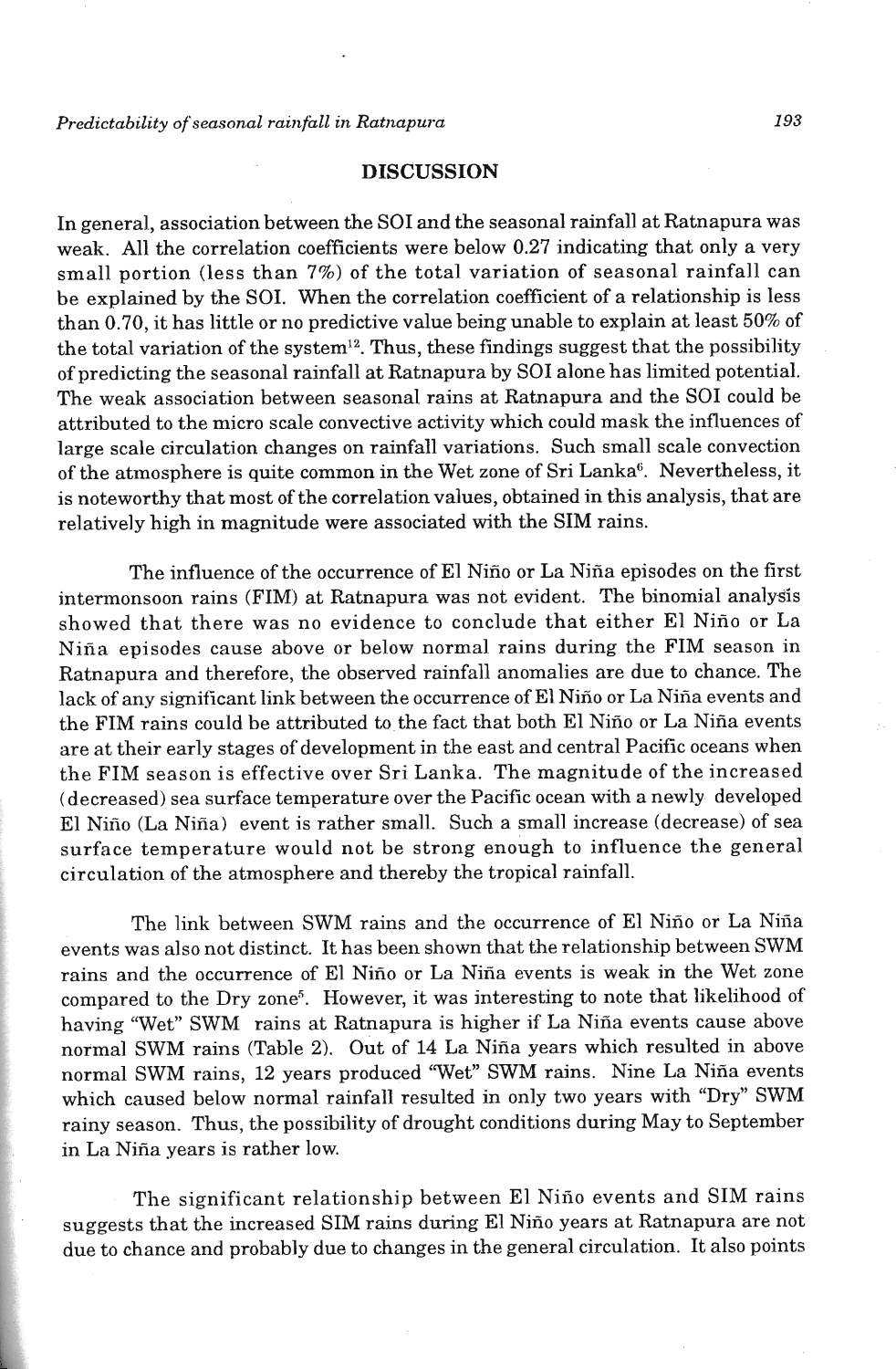towards a clear forecasting ability of five to six months in advance. There is more than **70%** of chance of above normal SIM rains during an El Nifio year. Although El Nifio events have caused 8 below normal SIM rainy seasons during the last 118 years none of them were below -1 standard deviation (Table 2). Therefore, it is unlikely that El Nifio would cause drought conditions during SIM seasons at Ratnapura. Generally, rainfall anomalies of SIM rains during El Niño years are positive over entire Sri Lanka and may range from **+10** to + **30** per cent5. Apossible explanation for such positive anomalies is that warm sea surface temperature anomalies during El Nifio years may enhance the convection with cyclonic circulation near Sri Lanka5.

Although the NEM season coincides with the peak period of El Niño and La Nifia episodes, the rainfall anomalies do not show a clear contrast as in the case of the SIM season. This could be attributed to the fact that the NEM winds mainly bring rainfall to the windward side (eastern part) of the central highlands and little or no rains to the leeward side where Ratnapura is located.

### **Acknowledgment**

This study was carried out when B.V.R.P. was on study leave at the Lincoln University, New Zealand. B.V.R.P. is grateful to the Department of Agriculture, Ministry of Agriculture and Lands, Government of Sri Lanka and the Ministry of Foreign Affairs and Trade, Government of New Zealand for study leave and financial assistance.

### **References**

- 1. Nicholls N. **(1991).** Advances in long term weather forecasting. In : R.C. Muchow, and J.A. Bellamy (eds.). *Climatic risk in crop production. Models*  and management for the semi arid tropics and subtropics. pp. 427-444. C.A.B. International, Australia.
- $2.$ Philander S.G. **(1990).** El *Niiio,* **La** *Niiia, and the Southern. Oscillation.*  pp. **1-57.** Academic Press, New York.
- 3. White D. & Howden M. **(1992).** Drought ... reducing the impact. *Rural Resources Interface 2:* Autumn, **4-9.**
- $\overline{4}$ . Ramusson E.M. & Carpenter T.H. **(1983).** The relationship between eastern equatorial Pacific sea surface temperature and rainfall over India and Sri Lanka. *Monthly Weather Review* **111: 517-528.**
- **5.** Suppiah **R. (1997).** Extremes of the southern oscillation phenomenon and the rainfall of Sri Lanka. *International Journal of Climatology* **17: 87-101.**